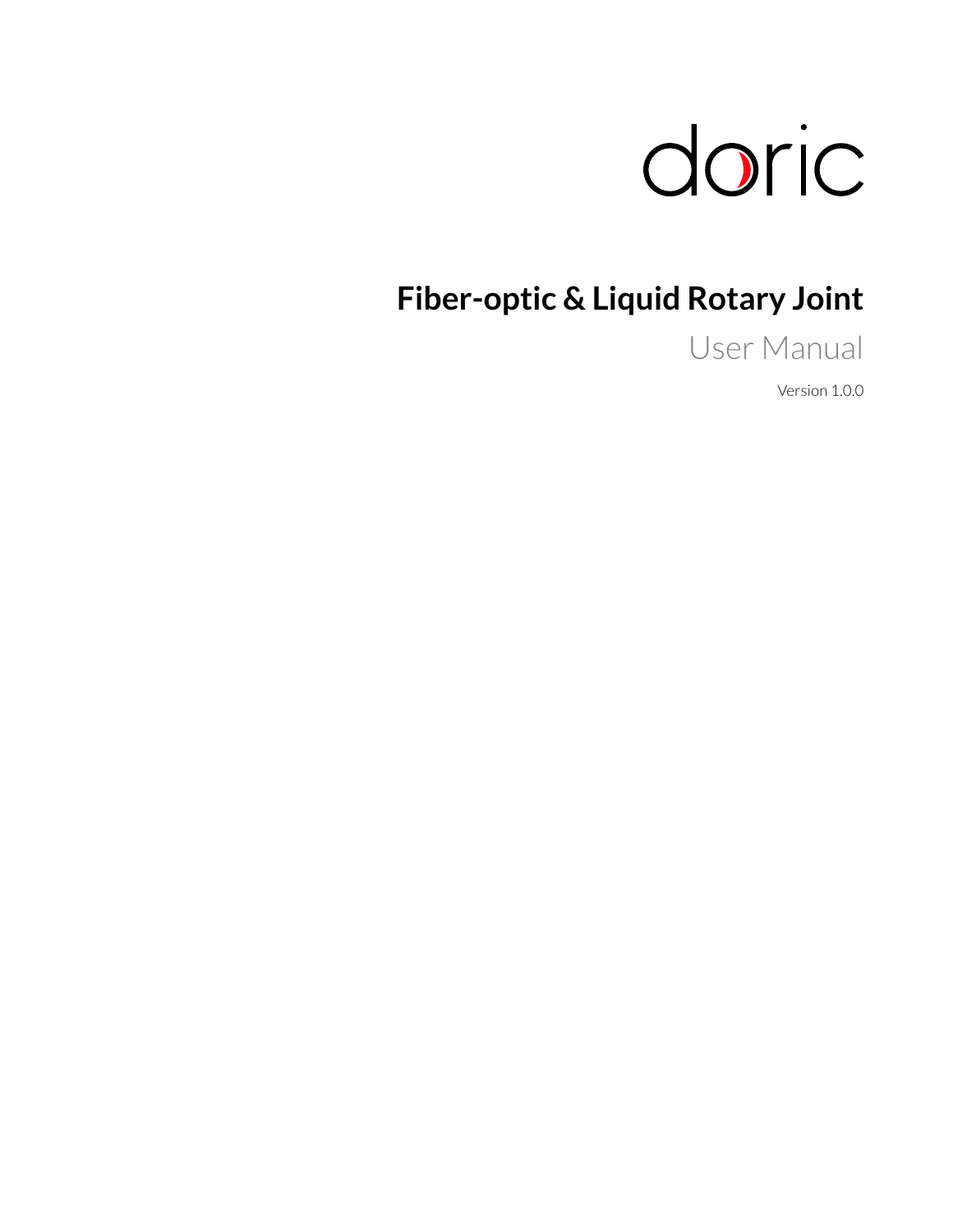## Contents

| 1 Overview         |  |
|--------------------|--|
| 2 Operations Guide |  |
| 3 Specifications   |  |
| <b>Support</b>     |  |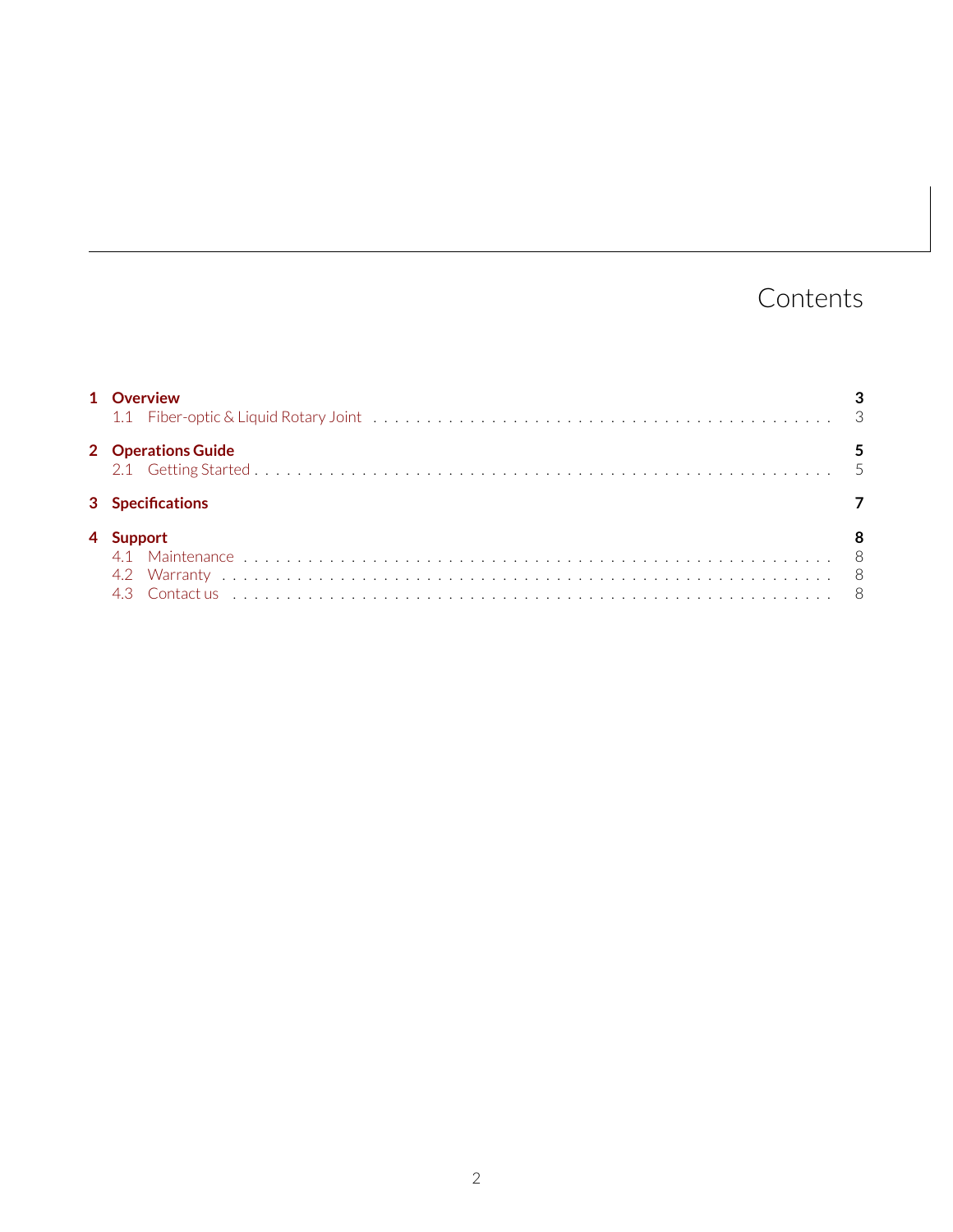### Overview

1

### <span id="page-2-1"></span><span id="page-2-0"></span>**1.1 Fiber-optic & Liquid Rotary Joint**

<span id="page-2-2"></span>The *Fiber-optic & Liquid Rotary Joint (HRJ-OL)* (Fig. [1.1b\)](#page-2-2) is a hybrid rotary joint that allows the transmission of light & fluid during rotation. These rotary joints are ideal for use with *Opto-fluid Cannulas (OFC)*. Two different models exist, one using 22 gauge tubing, the other 25 gauge. The system uses 8 interchangeable metal tubes for the transmission of fluid.



Figure 1.1: *Fiber-optic & Liquid Rotary Joint*

This system is provided with a *Instech Solomon Stainless Steel Fluid Swivel*to allow fluid rotation. The system is compatible with all 1 & 2 channel fluid swivel models using compatible tubing. See the [Supplier Product Line](http://www.instechlabs.com/downloads/swivels.pdf) for more information on specific models. The fluid swivel comes with all necessary attachments.

The system includes output fiber-optic patch cords, as well as 50 spare interchangeable metal tubes and 1 m of plastic tubing.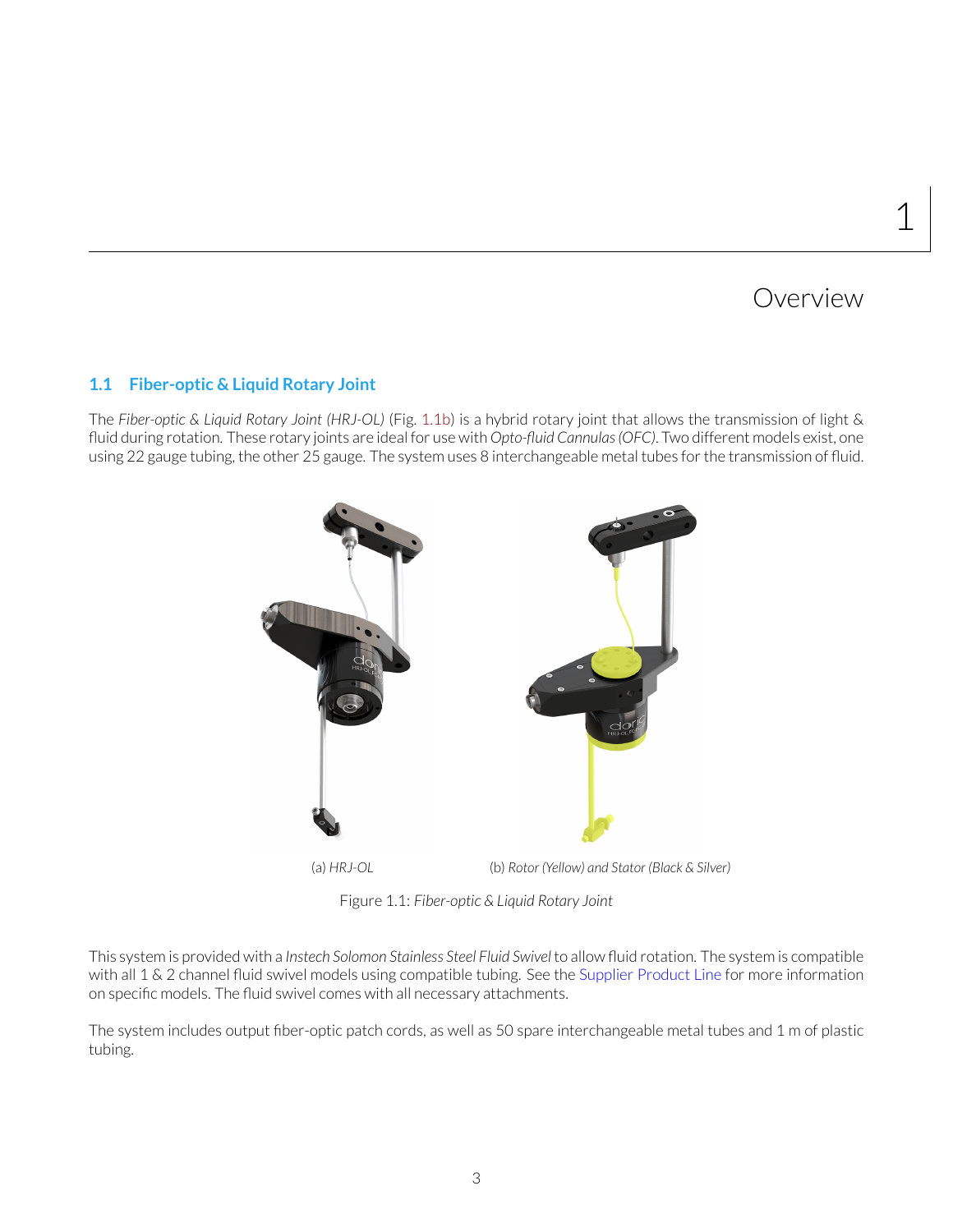The rotary joint contains the following elements.

- The **Stator** (Fig. [1.1b\)](#page-2-2) is the fixed part of the *HRJ-OL*.
	- **–** The **Instech Fluid swivel**[1](#page-3-0) (Fig. [1.2a\)](#page-3-1) is used for rotation-insensitive fluid transmission.
	- **–** The **Fluid Swivel** is secured in the **Fluid Swivel Clamp** (Fig. [1.2a\)](#page-3-1) using the **Thumb Screw**.
	- **–** Any patch cords are linked to the **Input FC Connector** (Fig. [1.2a\)](#page-3-1).
	- **–** The **#4-40 Screw-Holes** (Fig. [1.2b\)](#page-3-1) are used to secure the rotary joint into any experimental system.

<span id="page-3-1"></span>

Figure 1.2: *HRJ-OL Elements*

- The **Rotor** (Fig. [1.1b\)](#page-2-2) is the rotating part of the *HRJ-OL*.
	- **–** The **Metal Fluid Tubes (and associated elements)** (Fig. [1.2a,](#page-3-1) [1.2b,](#page-3-1) [1.2c\)](#page-3-1) transmit fluid through the rotary joint. They are connected to the **Instech Fluid Swivel**(at the top) or any *OFC*using a short length of**Polyethylene Tubing**.
		- \* The **Metal Fluid Tubes** (Fig. [1.2c\)](#page-3-1) are 22 or 25 Gauge 60 mm long stainless steel tubes that are used to transmit fluid. These should be removed and cleaned (or replaced) after each use, to avoid contamination.
		- \* The **Metal Fluid Tubes** are held in place by the **Tube Holder** (Fig. [1.2c\)](#page-3-1). The lower part of the **Tube Holder** is threaded, so that it may be firmly secured in the **Tube Clearance Holes**. The tubes can be glued or wedged into the **Tube Holder**.
		- \* The **Tube Clearance Holes** (Fig. [1.2c\)](#page-3-1) are where the **Tube Holders** are screwed into and the **Metal Fluid Tubes** are passed.
	- **–** The **Torque Rod** (Fig. [1.2a\)](#page-3-1) is used to secure any **Polyethylene tubing** coming from the **Metal Fluid Tubes** and provide extra torque on the rotary joint. Up to two **Torque Rods** can be installed.
	- **–** The **Output FC connector** (Fig. [1.2b\)](#page-3-1) is used to connect to an *OFC* using the required *Patch Cord*.

<span id="page-3-0"></span><sup>&</sup>lt;sup>1</sup>See supplier specifications on the [INSTECH website](https://www.instechlabs.com/infusion/swivels)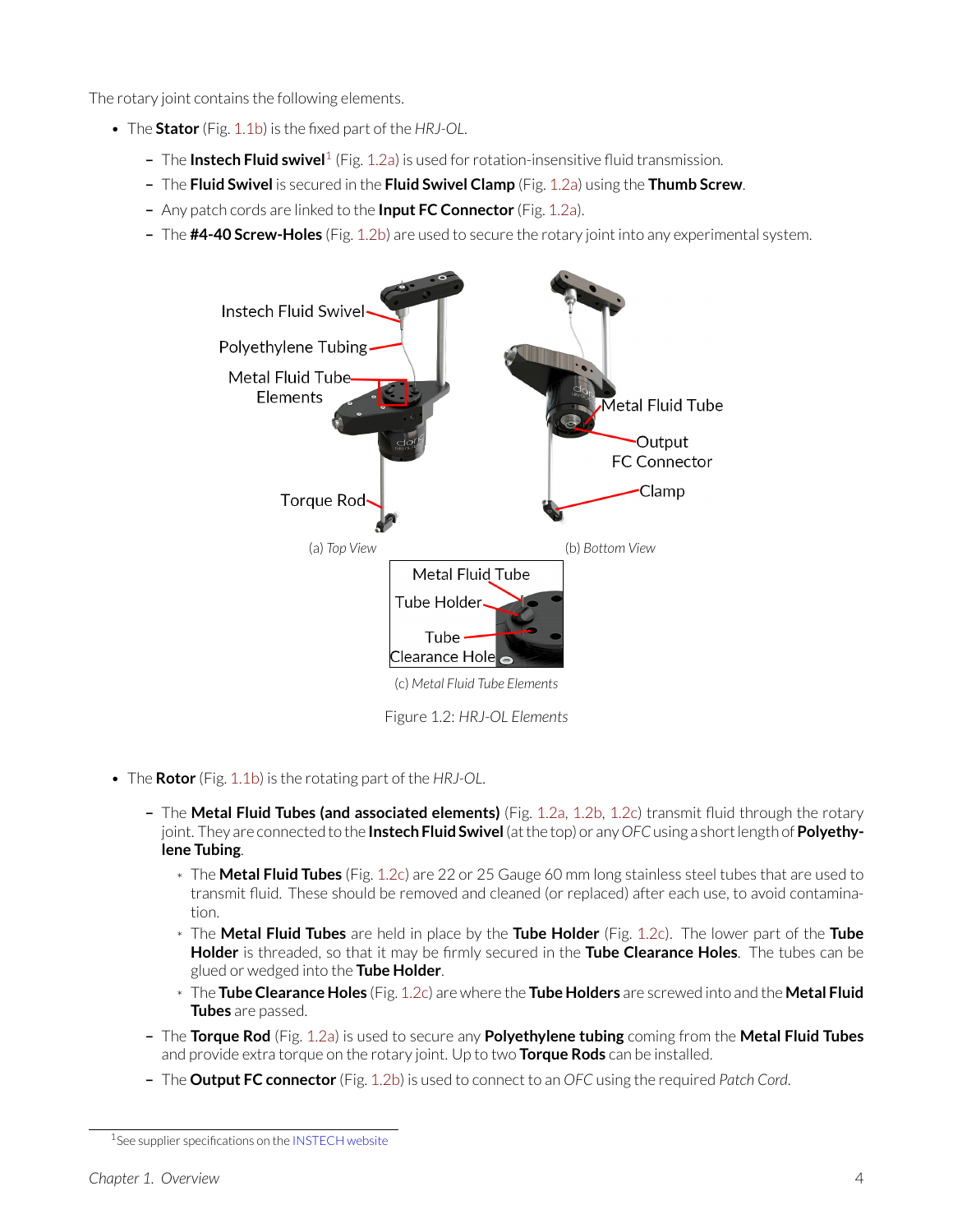### Operations Guide

### <span id="page-4-1"></span><span id="page-4-0"></span>**2.1 Getting Started**

Secure the *HRJ-OL* in a system setup.

### **2.1.1 Fluid System Setup**

- 1. Install the **Instech Fluid Swivel** in the **Fluid Swivel Clamp** at the top of the **Stator** (Fig. [1.2a\)](#page-3-1). The fluid swivel must be installed securely in the clamp or it will move.
- 2. On the lower side of the **Metal Fluid Tubes**, attach a length of polyethylene tubing sufficient to reach the animal.
- 3. After attaching the polyethylene tube, secure it in the **Torque Rod Clamp**.
- 4. On the upper side of the **Metal Fluid Tubes**, attach a short length (4cm) of polyethylene tubing. Connect this tube to the bottom outlet of the **Instech Fluid Swivel**.
- 5. Attach the upper outlet of the **Instech Fluid Swivel** to a fluid injection system using an appropriate length of polyethylene tubing.
	- a) Attach a length of **Polyethylene Tubing** to the upper end of the **Fluid Swivel** (Fig. [1.2a\)](#page-3-1).
	- b) Insert the **Fluid Swivel** into the **Fluid Swivel Clamp** . The clamp is secured using the thumb nut.
	- c) Use the short length of **Polyethylene Tubing** to connect the **Fluid Swivel** and the **Metal Fluid Tubes**.
	- d) On the opposite side of the **Metal Fluid Tubes**, use the already placed length of polyethylene tubing to connect the tube to any cannula currently in use.
	- e) Secure the **Polyethylene Tubing** in the clamp of the **Torque Rod**.
	- f) Adjust the**Clamp** orientation and ensure it is pointed towards the center of the rotary joint. Should the clamp not be properly oriented, the rotary joint can become unbalanced which will increase the start-up torque.

### **2.1.2 FC Connector Installation**

- 1. Clean the optical fiber connector before insertion. Use isopropanol and a lint-free wipe.
- 2. With an FC connector, the connector key must be oriented to enter within the receptacle slot to ensure proper connection (Fig. [2.1\)](#page-5-0).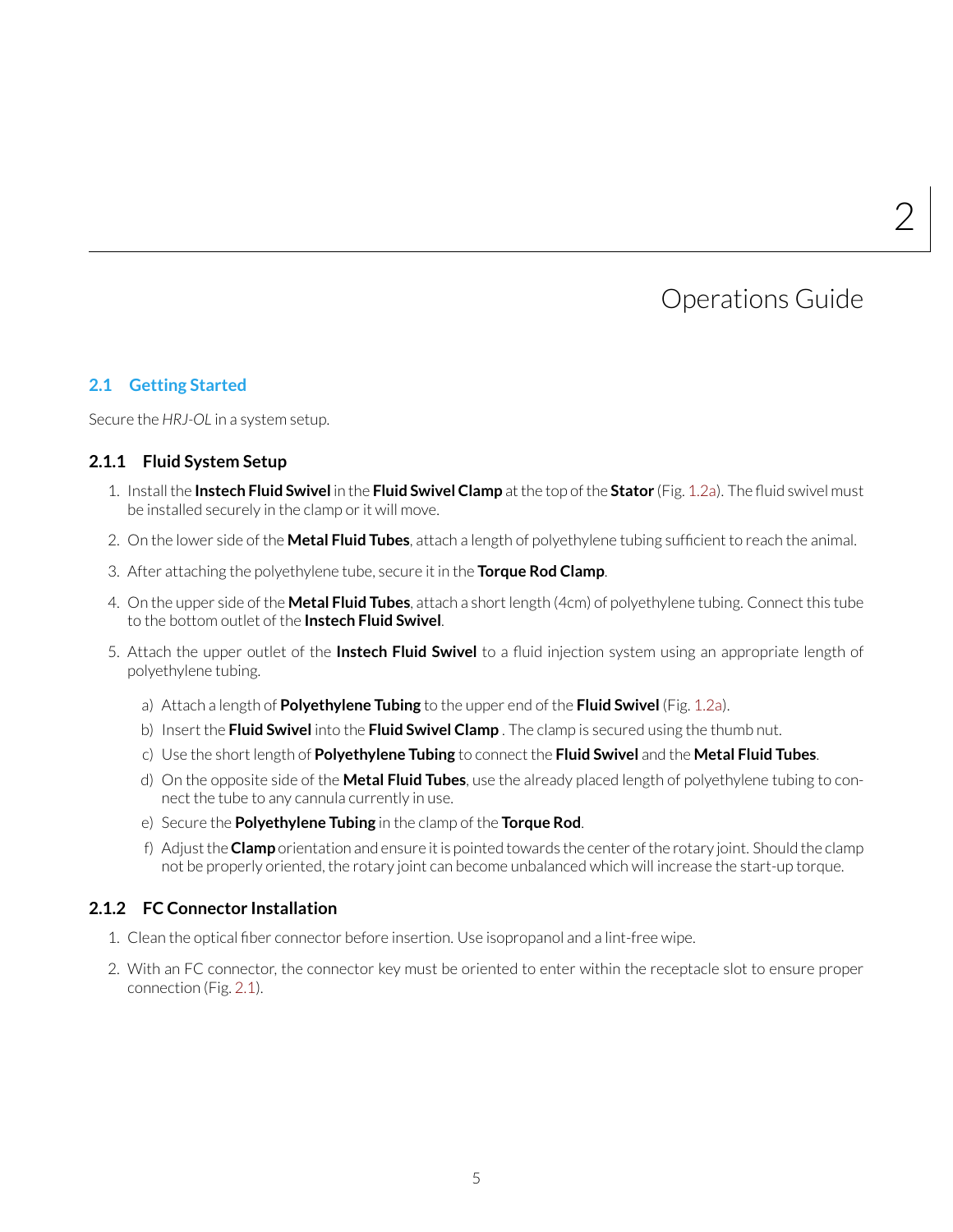<span id="page-5-0"></span>

Figure 2.1: *FC connector, Fiber Installation*

 $\triangle$  To reduce the risk of eye injury, it is sound practice to NOT CONNECT/DISCONNECT OPTICAL **FIBERS when the light source is turned on**.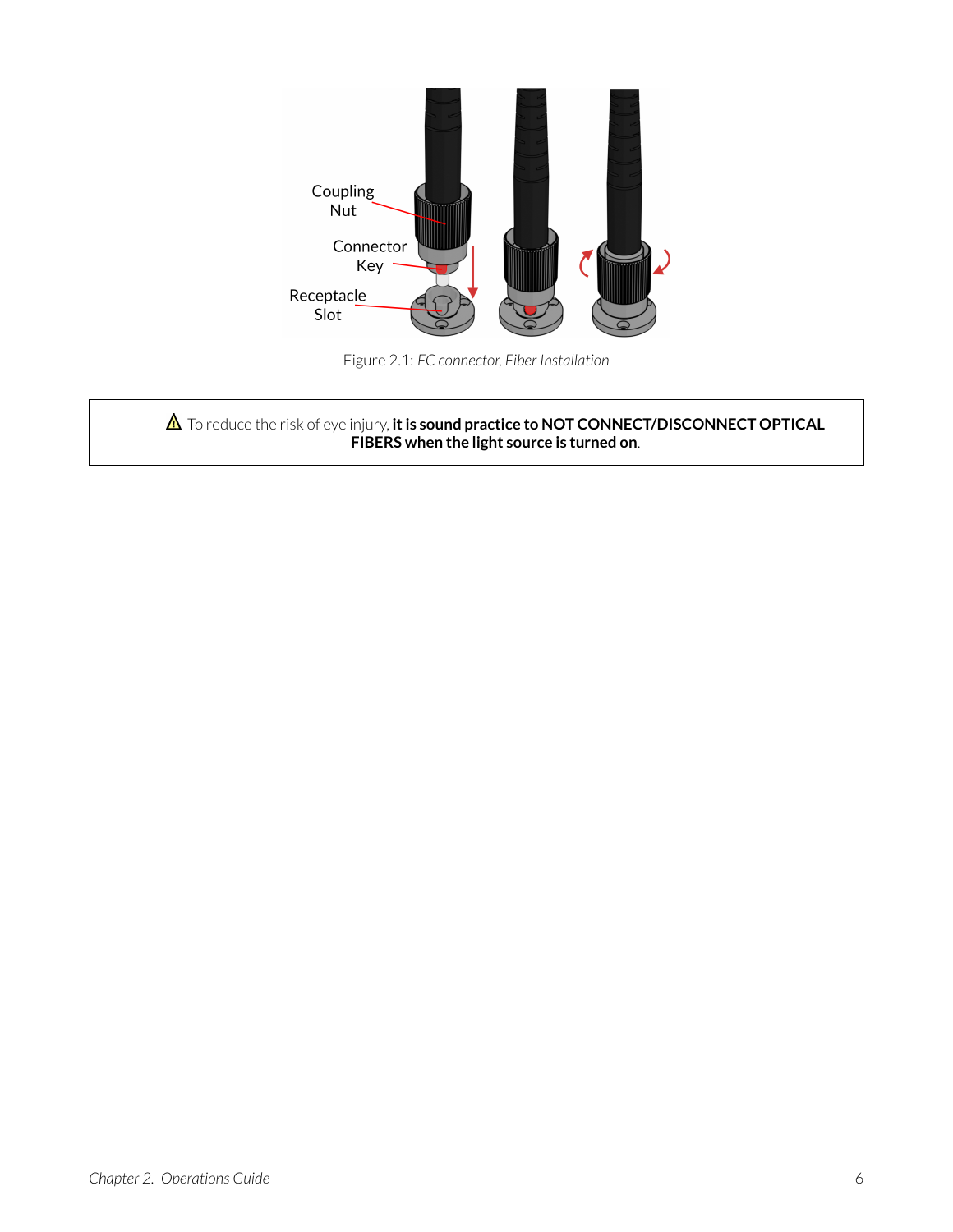# 3

# Specifications

Table 3.1: *General Specifications*

<span id="page-6-0"></span>

| <b>SPECIFICATIONS</b> | VAI UF                                   | <b>NOTES</b>                                              |
|-----------------------|------------------------------------------|-----------------------------------------------------------|
| <b>Transmission</b>   | 60-65%                                   | With 200 µm core, 0.22 NA optical fiber                   |
| Maximum Variation     | $+5%$                                    | additional +10% power drop when tubing crosses light path |
| Start-up Torque       | $\approx 150 \,\mu\text{N}\cdot\text{m}$ | Without Fluid Swivel                                      |
|                       | $\approx 600 \,\mu\text{N}\cdot\text{m}$ | With 1-channel Fluid Swivel 1                             |
| Input/Output NA       | 0.22                                     |                                                           |

<span id="page-6-1"></span><sup>1</sup>See supplier specifications on the [INSTECH website](https://www.instechlabs.com/infusion/swivels)